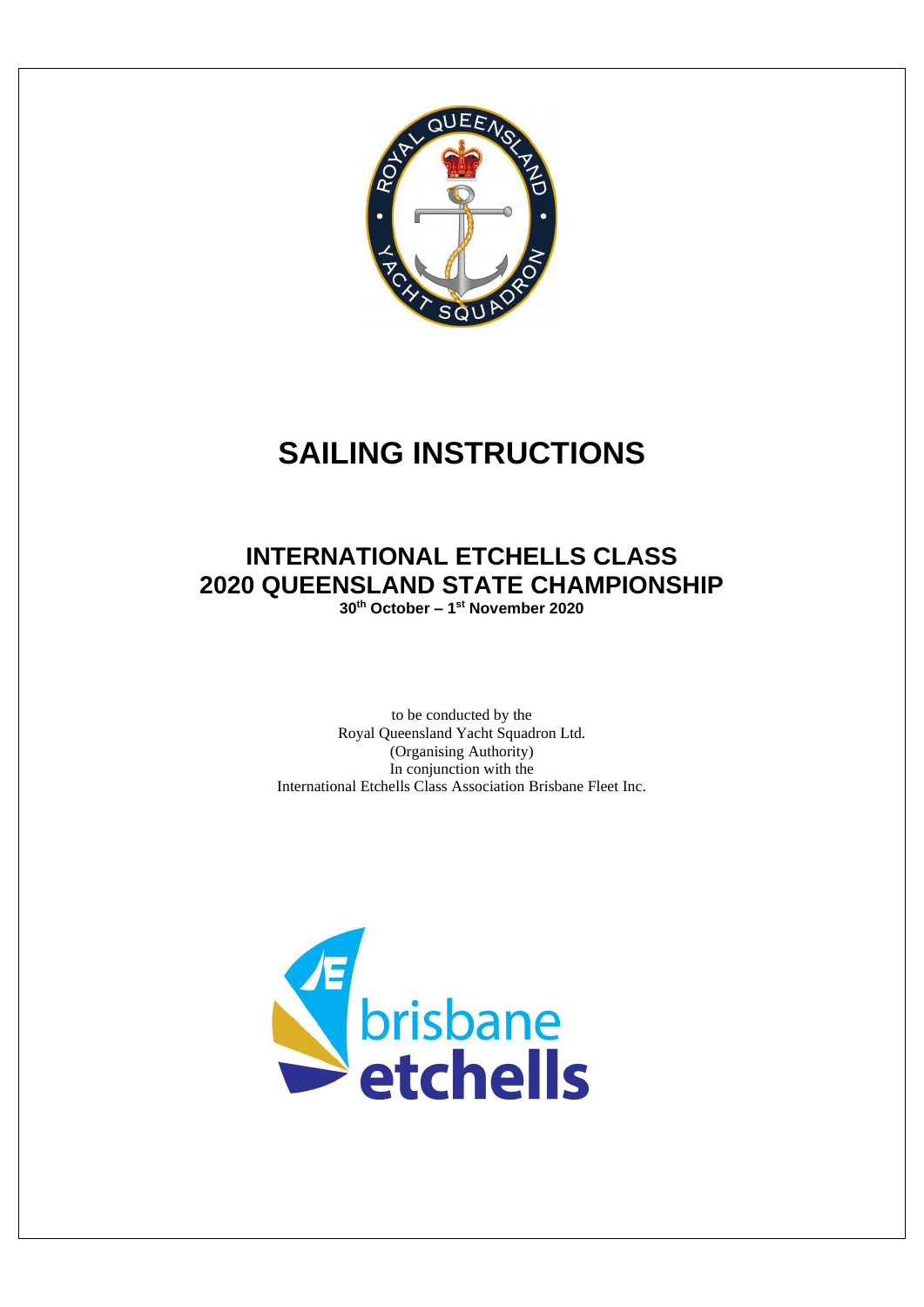#### **1. Rules**

- 1.1. The regatta will be governed by the "rules" as defined in *The Racing Rules of Sailing* (RRS), the International Etchells Class Association Rules (IECA Rules), the Notice of Race and these Sailing Instructions.
- 1.2. The Prescriptions and Special Regulations of Australian Sailing (SA) shall apply.
- 1.3. SA Special regulations Part 1 Category 7 shall apply.
- 1.4. The Regatta is a Class C event as sanctioned by the International Etchells Class Association.
- 1.5. If there is a conflict between rules or regulations, other than RRS, the Sailing Instructions will prevail.
- 1.6. In accordance with World Sailing (WS) Regulation 20.5.1 no advertising shall be displayed pursuant to WS Regulation 20.3.2. The Organising Authority may require participating boats to display the event sponsor's advertising in accordance with WS Regulation 20.4.1

#### **2. Notices to Competitors**

Notices to competitors will be posted on the Official Notice Board(s) located outside the Sailing Office of the Royal Queensland Yacht Squadron (RQYS).

#### **3. Changes in Sailing Instructions**

Any change to the Sailing Instructions will be posted no later than two (2) hours before the first warning signal on the day it will take effect, except that any change to the schedule of races will be posted by 1800 hours on the day before it will take effect.

#### **4. Signals Made Ashore**

- 4.1. Signals made ashore will be displayed on the flag mast adjacent to the RQYS clubhouse.
- 4.2. When flag AP is displayed ashore, '1 minute' is replaced with 'not less than 60 minutes" in the race signal AP. This alters RRS Race Signals.

| Day      | Date                     | <b>Time</b>  | <b>Activity</b>               |  |
|----------|--------------------------|--------------|-------------------------------|--|
| Thursday | 29 <sup>th</sup> October | 1600 to 1800 | Registration & Weigh-In       |  |
| Friday   | $30th$ October           | 0800 to 1000 | Registration & Weigh-In       |  |
|          |                          | 1000         | <b>Skippers Meeting</b>       |  |
|          |                          | 1300         | Race $1 -$ Warning Signal     |  |
|          |                          |              | Race $2$ – after Race 1       |  |
| Saturday | $31st$ October           | 1100         | Race $3$ – Warning Signal     |  |
|          |                          |              | Race $4$ – after Race 3       |  |
|          |                          |              | Race $5$ – after Race 4       |  |
| Sunday   | 1 <sup>st</sup> November | 1100         | Race $6 -$ Warning Signal     |  |
|          |                          |              | Race $7$ – after Race 6       |  |
|          |                          | 1700         | <b>Presentation of Prizes</b> |  |

#### **5. Schedule of Events**

- 5.1. No warning signal will be made after **1500 hrs** on the last day of racing.
- 5.2. When more than one race is scheduled on any day, the warning signal for the ensuing races will be made not less than 15 minutes after the last boat finishes the previous race.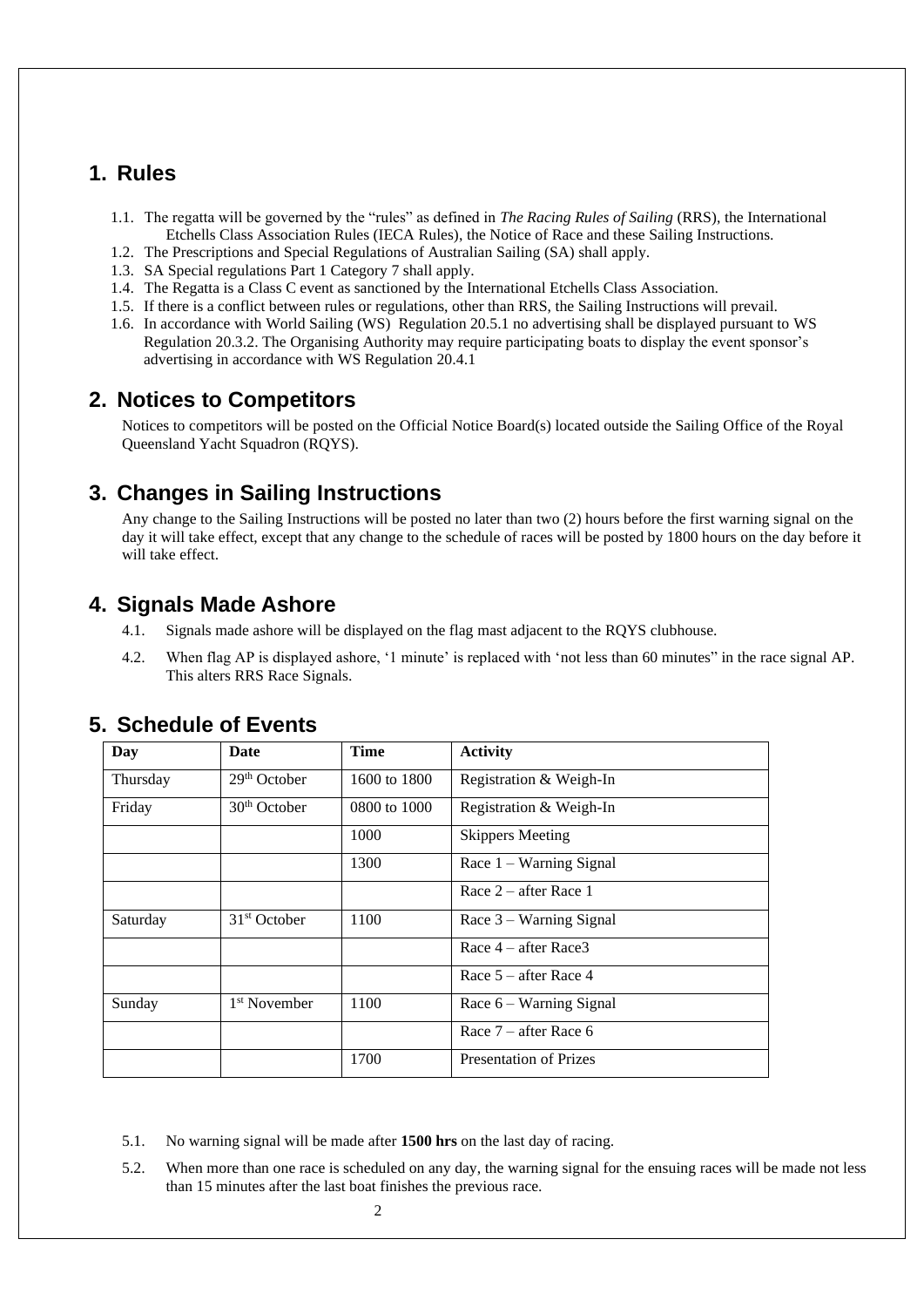- 5.3. The race committee at its discretion may elect to sail more than the scheduled number of races on any day and as a result may amend the time of the warning signal for the first race of that particular day. Any changes to the schedule will be posted not later than 1800 on the day prior.
- 5.4. If the race committee decides to sail another race after completion of the day's scheduled race(s) this will be signalled by flying Code Flag "L" from the finish boat.

#### **6. Class Flag**

The Class flag will be an Etchells Insignia in blue on a white background.

#### **7. Racing Area**

The racing area will be on the waters of Moreton Bay to the west of Green Island, known as the Northern Course.

#### **8. The Courses**

- 8.1. The Courses will be windward/leeward as illustrated in Attachment 1 which also indicates the order in which marks are to be passed, and the side on which each mark is to be left.
- 8.2. The course to be sailed will be designated by displaying Numeral Pennant 1 or 2 from the Race Committee vessel no later than the warning signal.
- 8.3. The approximate compass bearing from the Starting Line to Mark 1, together with the approximate length of the first leg, may be displayed on a board visible from the Race Committee vessel.
- 8.4. When there is a gate, boats shall sail between the gate marks from the direction of the previous mark and round either gate mark.

#### **9 Marks**

| Course marks         | - Orange inflatable buoys. |
|----------------------|----------------------------|
| Start & Finish marks | - Orange/pink teardrop.    |

#### **10 The Start**

- 10.1 All races will be started using RRS 26.
- 10.2 The starting line will be between a staff displaying an orange flag on the Race Committee vessel and the port end starting mark.
- 10.3 A boat starting later than 10 minutes after her starting signal will be scored Did Not Start without a hearing.
- 10.4 The Race Committee may attempt to hail OCS or BFD boats, by bow number or sail number, on VHF 72. Failure of equipment, failure to hear a hail, delay in hailing or the order in which hails are given will not be grounds for redress. This changes RRS 62.

#### **11 Change of Course after the Start**

Changes to the course shall be made in accordance with RRS 33. The compass bearing to the new mark shall be displayed on a board on the signal boat.

#### **12 The Finish**

The finishing line will be between a staff displaying a blue flag on a Race Committee vessel and the course side of the finish mark (Refer to Attachment 1 – Course Diagram).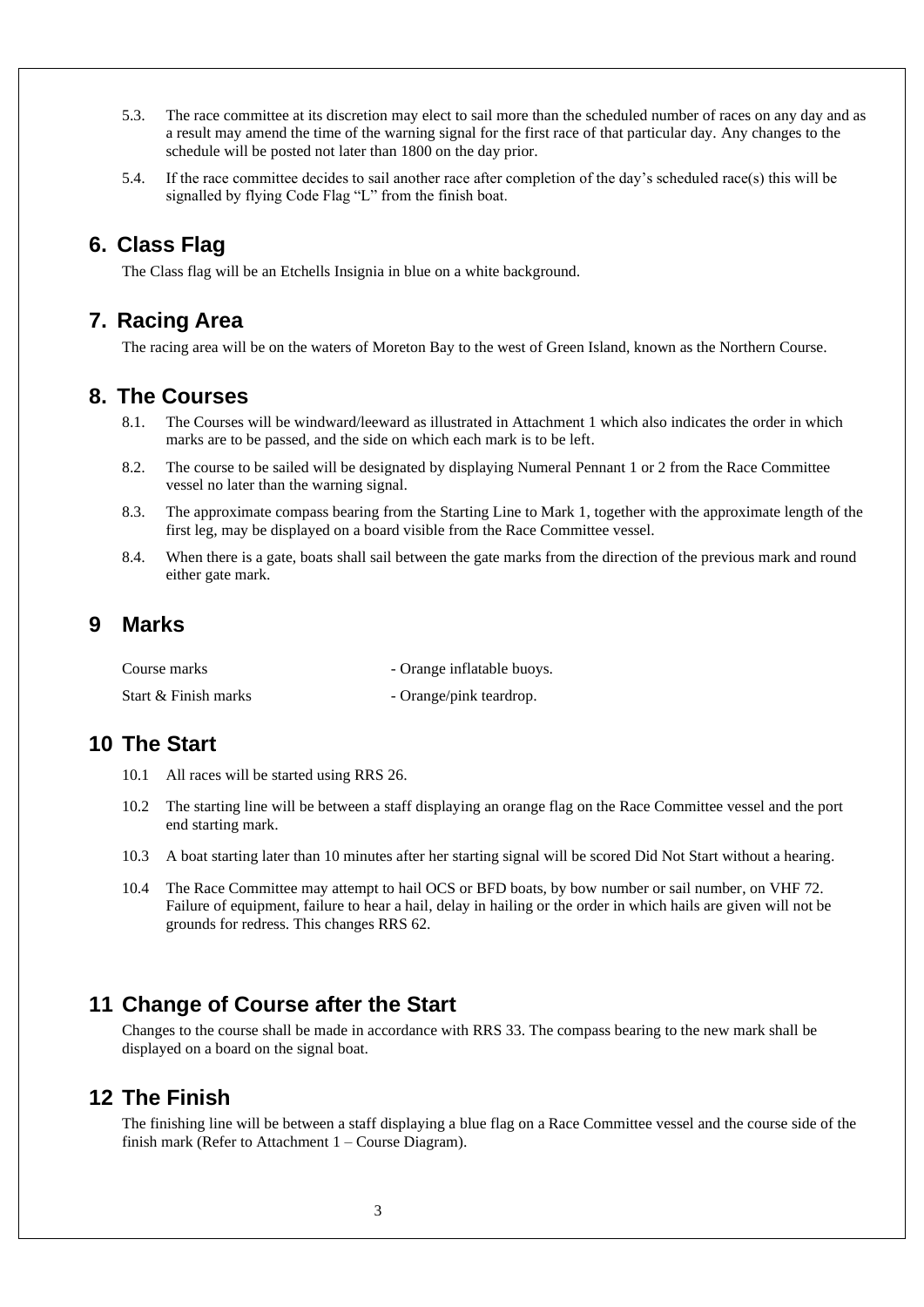#### **13 Penalty System**

- 13.1 The penalty for breaking a rule of Part 2 shall be a One-Turn Penalty (one tack and one gybe in the same direction) except for infringements occurring within the Zone, as defined in the RRS, shall be a Two-Turns Penalty (two tacks and two gybes in the same direction. This changes RRS 44.1 and 44.2.
- 13.2 A boat that has taken a penalty or retired under RRS 31 or 44.1 or 44.2 shall complete an acknowledgement form at the Marine Sports Office at the earliest opportunity after coming ashore and before the protest time limit.

## **14 Time Limit**

14.1 The time limit for each race is as follows:

| Course 1: | $1.25$ hours |
|-----------|--------------|
| Course 2: | 1.5 hours    |

- 14.2 If no boat has passed the first windward mark 60 minutes after the starting signal, the race will be abandoned.
- 14.3 Boats failing to finish within 30 minutes after the first boat sails the course and finishes will be scored DNF (Did Not Finish) without a hearing. This amends RRS 35, A4 and A5.

## **15 Protests and Requests for Redress**

- 15.1 Protest forms are available at the Sailing Office. Protests will be delivered there within the protest time limit.
- 15.2 The protest time limit is ninety (90) minutes after the time of the last boat's finish in the last race of the day. The same time limit applies to protests by the Race Committee and Protest Committee about incidents they observe in the racing area and to requests for redress. This changes RRS 61.3 and 62.2.
- 15.3 Protests will be heard approximately in the order of receipt as soon as possible after the end of the protest time limit.
- 15.4 Protest notices will be posted within 20 minutes of the protest time limit to inform competitors of hearings in which they are parties to a hearing or named as witnesses. Hearings will be held in the RQYS Olympic Room in the vicinity of the Regatta Office beginning at the time posted.
- 15.5 Notices of protests by the Race Committee or Protest Committee will be posted to inform boats under RRS 61.1(b).
- 15.6 Breaches of SI 13.2, 17, 19, 21 and 22 will not be grounds for a protest by a boat. This changes RRS 60.1(a). Penalties for these breaches may be less than disqualification if the Protest Committee so decides.
- 15.7 On the last day of the regatta a request for reopening a hearing shall be delivered:
	- a) within the protest time limit if the party requesting the reopening was informed of the decision on the previous day;
	- b) no later than 20 minutes after the party requesting the reopening was informed of the decision on that day.

This changes RRS 66.

15.8 On the last scheduled day of racing a request for redress based on a protest committee decision shall be delivered no later than 30 minutes after the decision was posted. This changes RRS 62.2.

## **16 Scoring**

- 16.1 Seven (7) races are scheduled, of which 3 races shall be completed to constitute a series.
- 16.2 If three (3) races completed, then all scores will count. This amends A2.
- 16.3 If four (4) or more races are completed, then a boat's worst result will be dropped from the total score. This amends A2.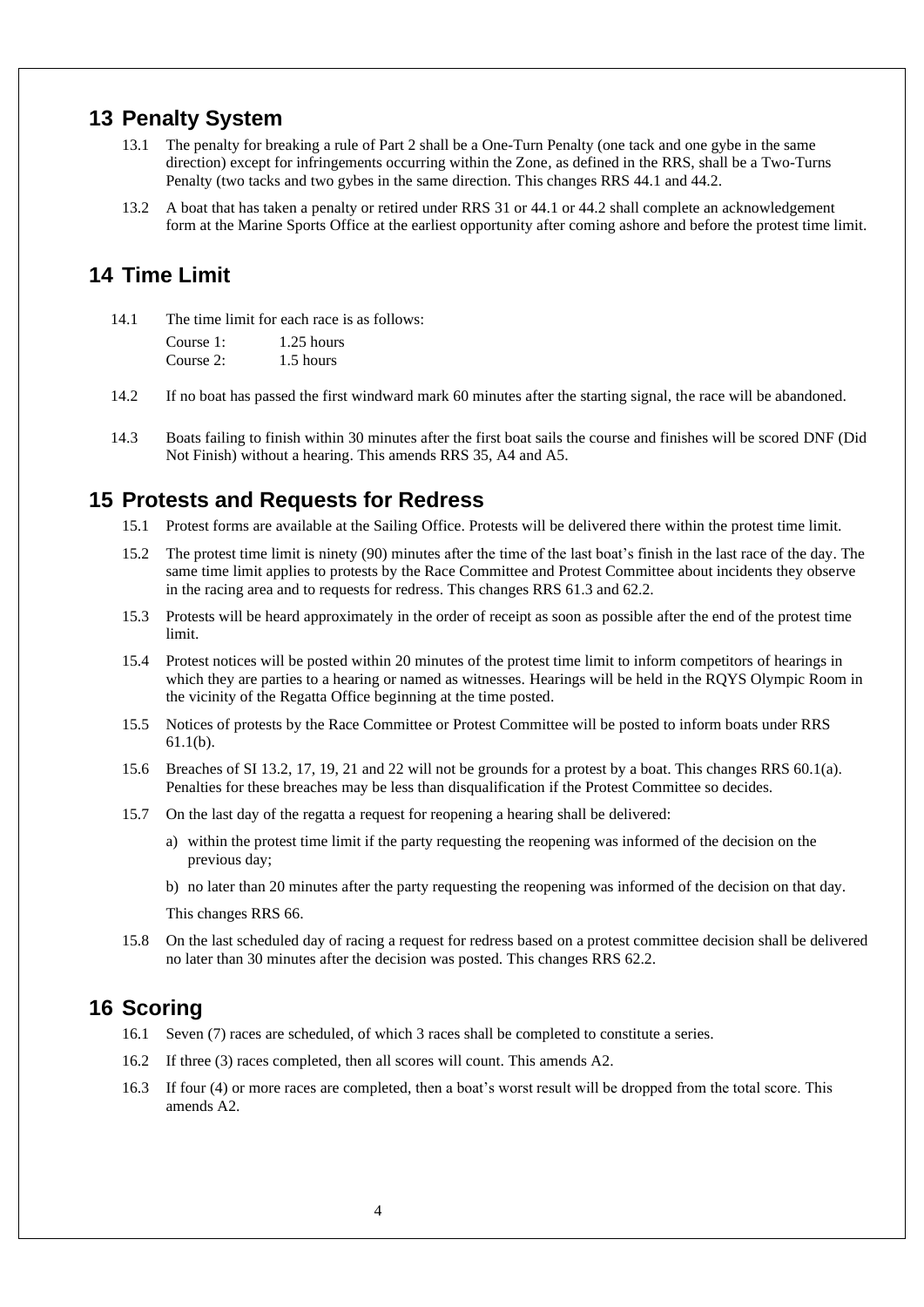#### **17 Safety Regulations**

- 17.1 All skippers shall **SIGN ON** before racing each day and **SIGN OFF** at the earliest possible time after the completion of racing each day (but not later than the end of protest time). Sign on/off sheets will be located outside the Sailing Office.
- 17.2 The skipper of a boat that retires or does not intend to continue racing is required to **SIGN OFF immediately** on return to shore.
- 17.3 Failure to comply with this sailing instruction may result in protest by the race committee. Penalties for these breaches may be less than disqualification if the Protest Committee so decides. **Note: Failure to SIGN OFF may result in a full safety alert with the race committee vessels and patrol boats remaining on course until the vessel is found.**
- 17.4 A boat which retires from a race shall advise the Race Committee via VHF Channel 72 or, if reasonably practicable, pass close enough to a race committee vessel or patrol boat to signal its retirement.
- 17.5 Tow lines all boats shall carry and use tow lines that are in accordance with the Etchells Class Rules. Tows may be refused if tow ropes do not comply.
- 17.6 Competitors shall comply with the following Harbour By-Laws which are part of RQYS's Aquatic Permit Conditions:
	- 17.6.1 All sailing vessels shall give way to powered vessels at all times whilst inside the Manly Boat Harbour.
	- 17.6.2 Once outside the Manly Boat Harbour, competitors are to as soon as possible stay outside of the main channel, keeping clear of powered vessels.
	- 17.6.3 No spinnakers are to be flown in the Manly Boat Harbour 6 Knot area.

## **18 Official Boats**

18.1 Race Committee boats may be marked by flying a white flag displaying the letters RC.

#### **19 Support Boats**

- 19.1 Coach and support boats must be registered with the Organising Authority prior to acting as a coach or support boat and shall be marked with identifying flags issued by the Organising Authority. Boats shall display identifying flags at all times while they are acting as a coach or support boat.
- 19.2 Competitors shall have no communication with, and boats shall not be tied to, coach or support boats from thirty (30) minutes before the first scheduled Warning Signal of the day until racing has been concluded for the day. Between races, coach and support boats shall not approach, communicate with or transfer provisions or equipment to or from their supported boats unless in a medical or emergency requirement threatening the health of the crew or the flotation of the boat and only with the expressed permission of the Organising Authority.
- 19.3 Registered coach and support boats and their personnel shall stay at least 100 metres below the starting line from thirty (30) minutes before the scheduled Warning Signal until five minutes after the start of any race. After this time, coach and support boats may then proceed parallel to the course on the starboard side of the course facing the wind at a distance of at least 100 metres outside areas where boats are racing. No coach and support boats shall go above the weather marks or the Course 2 finishing line or below the leeward marks or the Course 1 finishing line at any other time while boats are racing.
- 19.4 Any breach of SI 19.1, 19.2 or 19.3 by a coach or support boat may result in a penalty being applied to any or all boats serviced by that coach or support boat. The penalty may be disqualification, or some other penalty as determined by the Protest Committee.
- 19.5 Coach and support boats shall, when requested by the Race Committee, tow or assist boats not associated with them. Coach and support boats will monitor VHF channel 72 and shall follow all instructions from the Race Committee.

## **20 Skipper's Meeting**

A **compulsory** skippers meeting will take place at 1000 hrs on Friday 30<sup>th</sup> October 2020 in the Auditorium in the main RQYS Clubhouse.

#### **21 Haul-Out Restrictions**

All boats shall be afloat before **1000 hrs** Friday 30th October 2020 and shall not be hauled out during the regatta except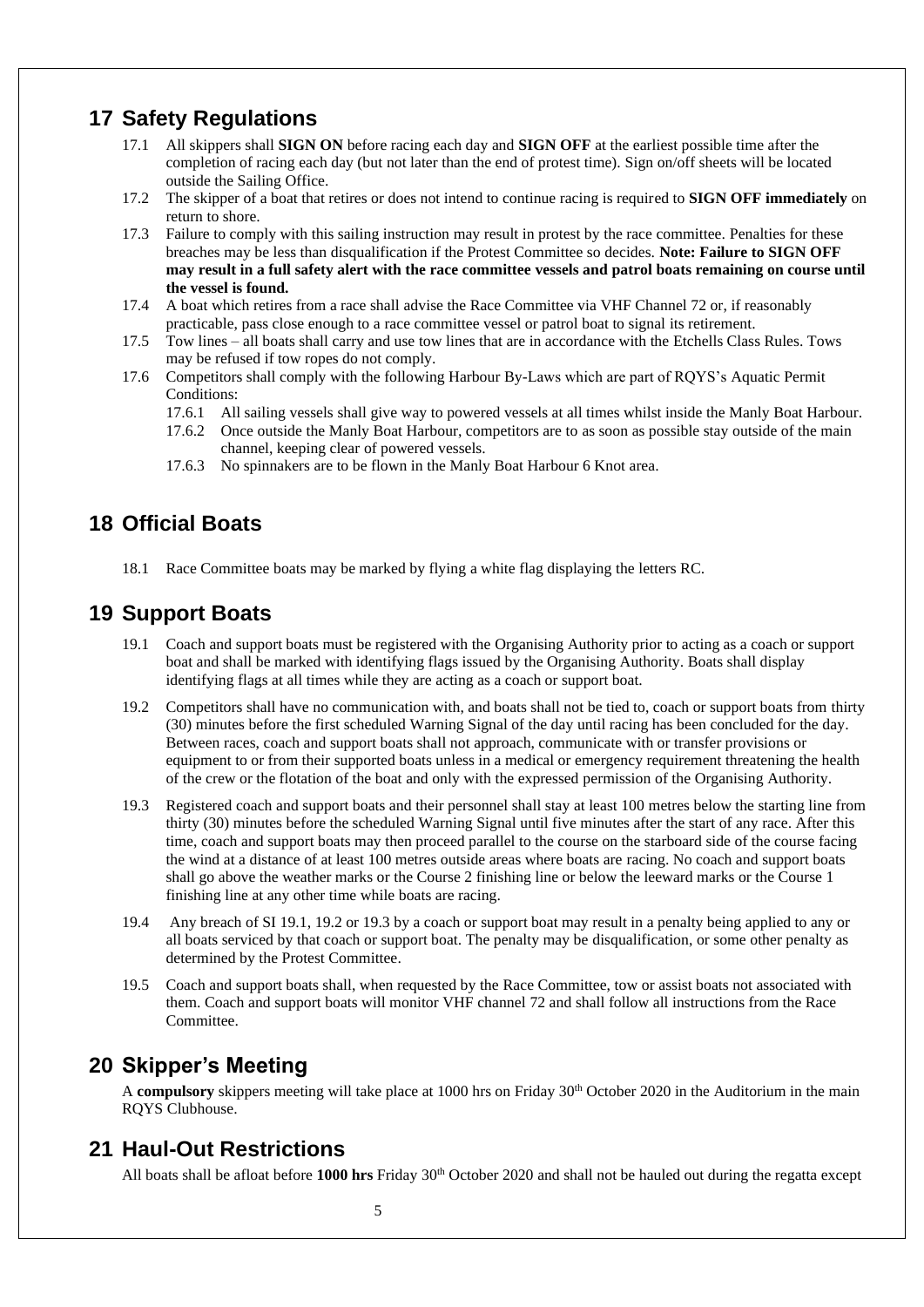with and according to the terms of prior written permission of the Race Committee, except in an emergency.

## **22 Replacement of Crew or Equipment**

- 22.1 Substitution of competitors will not be allowed without prior written approval of the Race Committee.
- 22.2 Substitution of damaged or lost equipment will not be allowed unless approved by the Race Committee. Requests for substitution shall be made in writing to the Race Committee at the first reasonable opportunity.

# **23 Equipment & Measurement Checks**

A boat or equipment may be inspected at any time for compliance with the Class Rules and the Sailing Instructions which may include RRS 43 and One Design Rules C.2.2 and C.3.2. On the water a boat can be instructed by the Race Committee to proceed to a designated area for inspection.

## **24 Bow Numbers**

Bow numbers may be issued for this regatta and, if issued, fitted by the Organising Authority.

## **25 Sponsor's Advertising**

The Organising Authority may require competitors to display sponsor's stickers on their boom and hull. These will be supplied and fitted by the Organising Authority.

# **26 Crew Weighing**

- 26.1 Each crew member of each boat will be weighed on Thursday 29<sup>th</sup> October 2020 between 1600 and 1800 hours or on Friday 30<sup>th</sup> October 2020 between 0800 and 1000 hours to ensure compliance with One Design Rule C.2.2.
- 26.2 Crews shall wear light clothing, the minimum being outerwear shorts and T-shirt, for the weigh-in.
- 26.3 To facilitate the weigh-in crews of each boat should present themselves as a complete crew.
- 26.4 Crews that fail to make the weight limit by the close of the weigh-in time will be ineligible to compete in races scheduled that day and will remain ineligible to compete in the regatta until compliant with One Design Rule C.2.2.
- 26.5 Crew substitutes will not be permitted for the purpose of making the weight limits.
- 26.6 Weighing scales will be available on each race day at the Regatta Office.

# **27 Diving Equipment & Plastic Pools**

Underwater breathing apparatus and plastic pools or their equivalent shall not be used once boats are afloat until completion of the regatta.

# **28 Radio Communication**

- 28.1 This supplements but does not change RRS2 and RRS41 for the IECA. All boats must carry a marine band VHF transceiver capable of receiving and transmitting on Australian marine channels 16, 69, 72, 73 and 77. Boats may use the radio to report retirement from racing and may use the radio to request assistance in an emergency. No other transmissions are permitted by competing yachts during the racing day from the first warning signal until the end of the last race of the day. The Race Committee may use the radio to advise competitors of race information.
- 28.2 The use of mobile/cell phones or any device capable of sending and/or receiving external electronic communication and/or connecting to the internet is prohibited from the first Warning Signal of the day until racing has been concluded for the day, except as provided in SI 28.1 or in an emergency threatening safety of any member of the crew or the flotation of the boat and only with the express permission of the Race Committee.

## **29 Prizes**

Presentation of prizes will be conducted in the Boardwalk Cafe area of RQYS at approximately 1700 hours on Sunday 1 st November 2020.

29.1 The Queensland State Championship Trophy will be awarded to the overall winner.

29.2 Prizes will also be awarded to First, Second and Third Overall.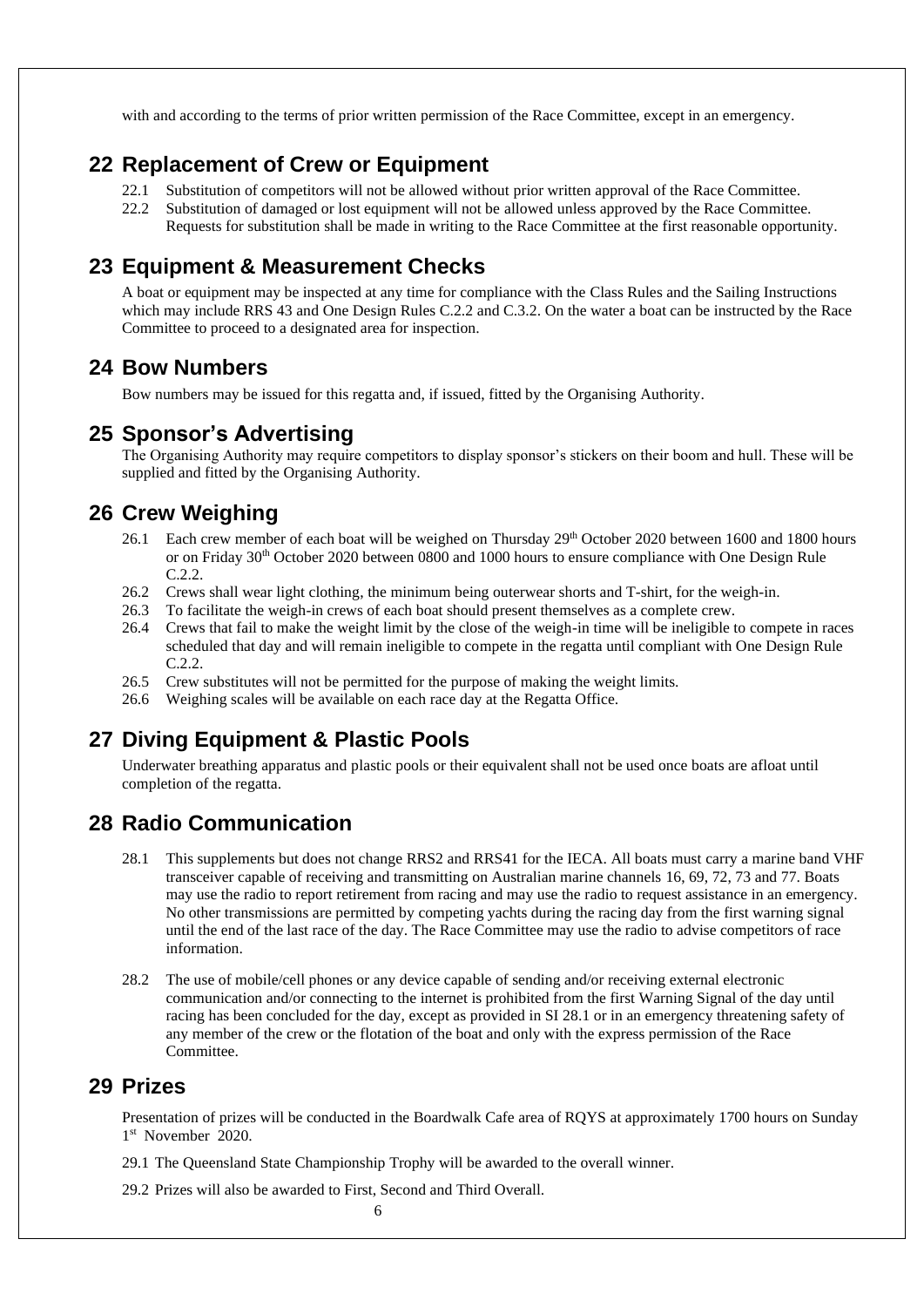- 29.3 Prize will be awarded to First Place Corinthian (Group 1 amateurs)
- 29.4 Other prizes may be awarded at the discretion of the Brisbane Etchells Fleet.

#### **29 Disclaimer of Liability**

Competitors participate in the regatta entirely at their own risk. See RRS Fundamental Rule 4, Decision to Race. The Organising Authority and all others involved in the management and conduct of this event shall not be liable for material damage or personal injury or death sustained in conjunction with, or prior to, during, or after the regatta.

#### **20 Insurance**

Each participating boat shall have adequate third-party property insurance cover and valid third-party personal liability insurance with a minimum cover of AUD10 million per event or the equivalent.